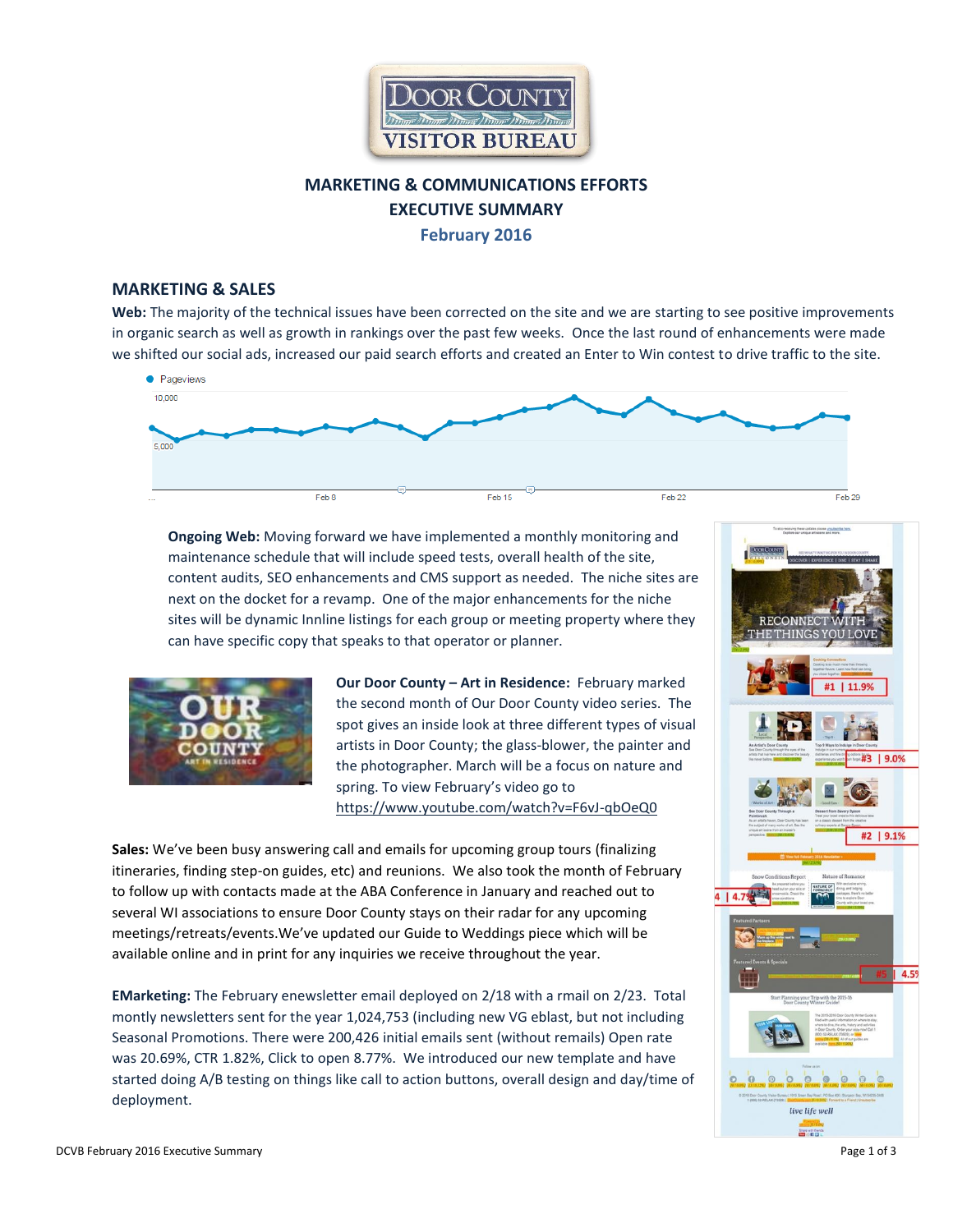**NOR:** Nature of Romance general ecard deployed on 1/28 with a remail on 1/30. Open rate was 16.61%, CTR 1/62% and CTO 9.74%. The partner ecard deployed 2/17 to 44,162 emails and had an overall open rate of 41.53%.

#### **GLOSSARY:**

*CTR = Unique or Total Clicks divided by Total Delivered CTO = Unique or Total Clicks divided by Unique or Total Opened Clicks = Clicks on a link on the home page of the newsletter and clicks on to the other newsletter pages PPC = Pay Per Click* 

**Social:** In February, Visible Intelligence picked up comments referring to Door County on several Facebook pages; one with a significant fan base MSN. Facebook is up to 73,494 followers and February friend impressions referring to our page was 11.7 million. Twitter currently has 4,459 followers that brought us 7.2 million impressions.

**Media:** Our major marketing push does not happen for a couple months so we are bridging the gap with national coverage on TripAdvisor and paid ads through social. We did however partner with Beloit CVB to include our mobile charging station and chairs in their lobby for the remainder of the year. Pay Per Click for February, efforts through Adwords and Bing delivered 5,584 Web Visitors through 48,987 Impressions for a Web Visitor Rate of 11.4% with 24,849 Engagements for an Engagement Rate of 50.73%. Of the Web Visitors, 870 (16%) came from Lodging terms.



#### **OTHER MEASUREMENTS**

**Lobby Traffic:** There were 966 visitors to the welcome center in February. (Up from 858 visitors in Feb 2015)

**Visitor Guide:** Hard copy visitor guide requests and online visitor guide visits (combined total) for February 2016 were 3,634 (1,812 hard copy & 1,822 online) vs 3,420 in February 2015.

## **COMMUNICATIONS & PUBLIC RELATIONS**

- 9 articles were reported as a result of our media marketing program and reached a total of 4,699,826 readers/listeners/viewers for February. A few highlights of media outlets that ran Door County stories included The Know online, Milwaukee Journal Sentinel and JSOnline.com, World Property Journal online and Motorhome Magazine. View all articles from the program via our Google Drive folder at **<http://tinyurl.com/l6ym2mc>**.
- Since our media marketing program began, the program has generated \$14,697,929 worth of earned media coverage for Door County, including \$94,919 in February.
- The return on investment for our media marketing program to date is 879%. For every dollar we've spent, we've gotten back \$8.79 worth of media coverage measured in terms of ad value equivalency.
- We welcomed 12 travel journalists to Door County on our winter themed press trip Feb. 18-21, and fortunately the fledgling snow and ice conditions still allowed us to keep most of the activities on our winter themed itinerary.
- We have six scheduled group editorial press trips with Geiger & Associates remaining this year including a spring themed trip May 19-22, islands & lighthouses themed trip June 16-19, summer themed trip June 20-24, outdoor recreation themed trip August 23-26, arts & culture themed trip September 12-15 and a fall themed trip October 17- 21.
- DCVB media assistance was provided to 19 journalists/media outlets in February by providing images, information, onair/on-camera interviews and/or support for Door County based articles and stories. A few highlights included Experience Wisconsin, Chicago Tribune, Milwaukee Journal Sentinel, Wisconsin Public Television, Cottage Journal and locally WDOR radio, DoorCountyDailyNews.com, Door County Advocate, Peninsula Pulse and the Washington Island Observer.